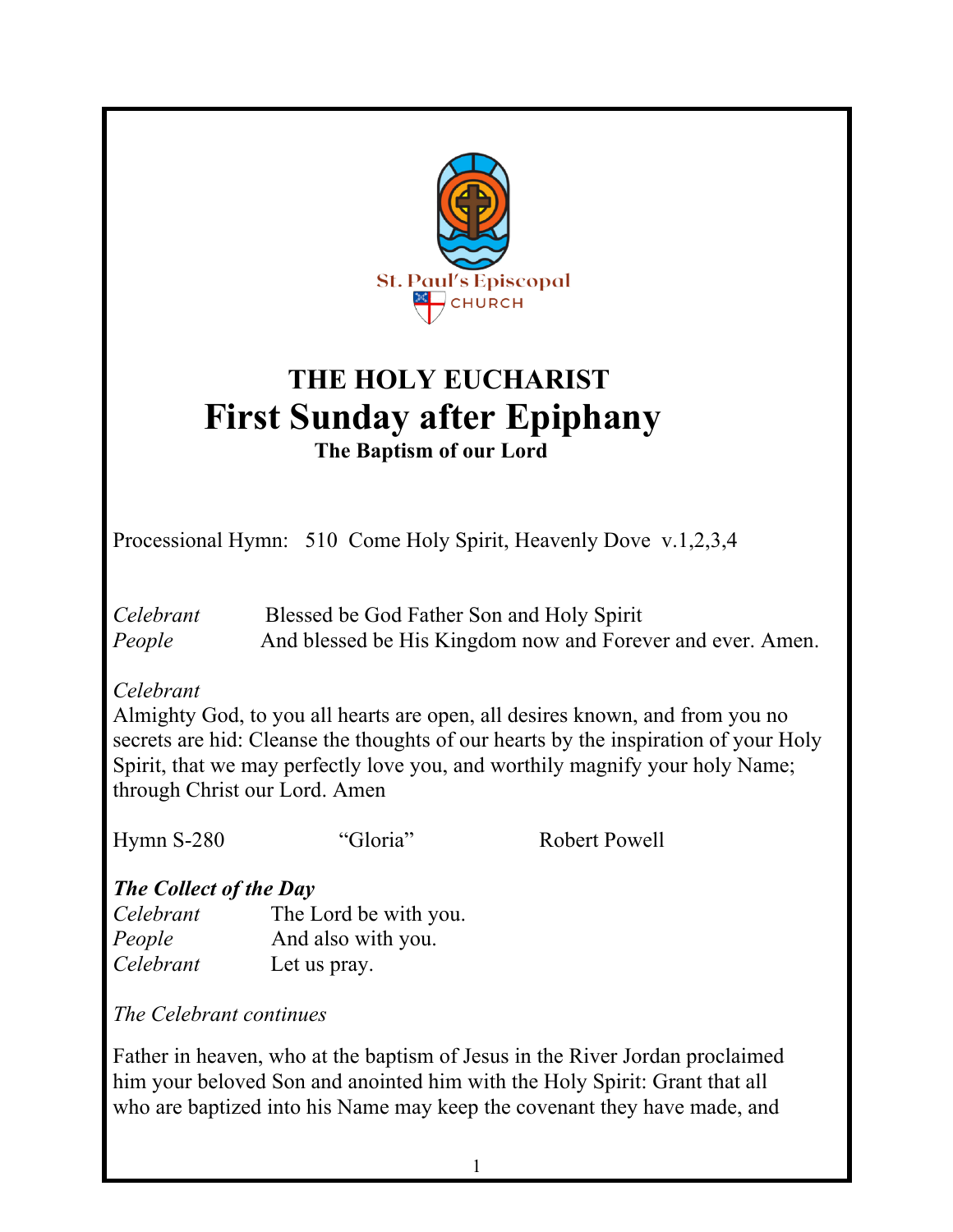boldly confess him as Lord and Savior; who with you and the Holy Spirit lives and reigns, one God, in glory everlasting. *Amen*.

*The People are seated.* 

# The Lesson **Isaiah 43:1-7**

*Lector* A reading from the Book of Isaiah **Muna Houdari**

Thus says the LORD, he who created you, O Jacob, he who formed you, O Israel: Do not fear, for I have redeemed you; I have called you by name, you are mine. When you pass through the waters, I will be with you; and through the rivers, they shall not overwhelm you; when you walk through fire you shall not be burned, and the flame shall not consume you. For I am the LORD your God, the Holy One of Israel, your Savior. I give Egypt as your ransom, Ethiopia and Seba in exchange for you. Because you are precious in my sight, and honored, and I love you, I give people in return for you, nations in exchange for your life. Do not fear, for I am with you; I will bring your offspring from the east, and from the west I will gather you; I will say to the north, "Give them up," and to the south, "Do not withhold; bring my sons from far away and my daughters from the end of the earth-- everyone who is called by my name, whom I created for my glory, whom I formed and made."

| Lector | The Word of the Lord. |
|--------|-----------------------|
| People | Thanks be to God.     |

**The Psalm 29** *responsively by half verse*

Ascribe to the LORD, you gods, \* ascribe to the LORD glory and strength.

Ascribe to the LORD the glory due his Name; \* worship the LORD in the beauty of holiness.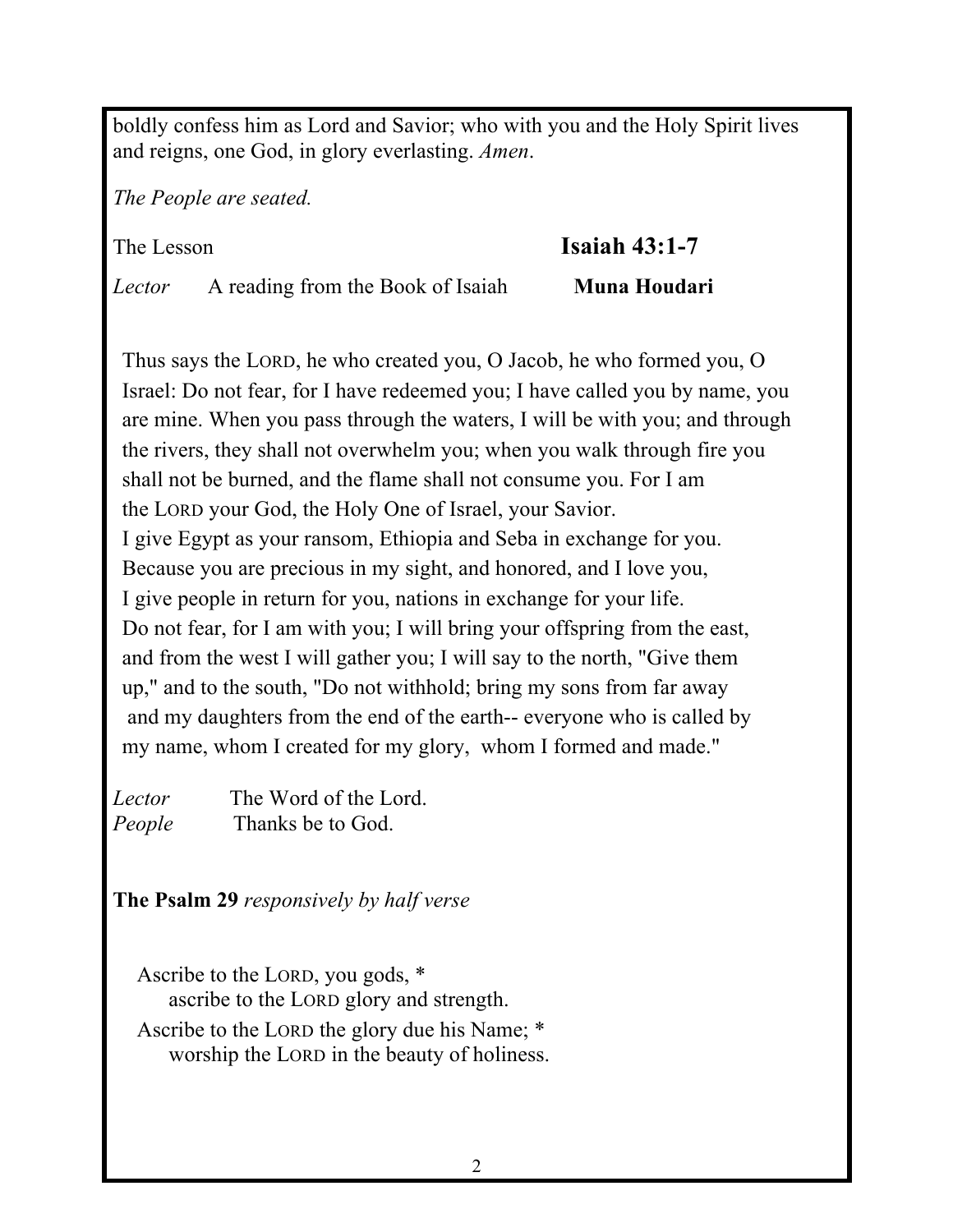| The voice of the LORD is upon the waters;                                                                                                       |
|-------------------------------------------------------------------------------------------------------------------------------------------------|
| the God of glory thunders; *                                                                                                                    |
| the LORD is upon the mighty waters.                                                                                                             |
| The voice of the LORD is a powerful voice; *<br>the voice of the LORD is a voice of splendor.                                                   |
| The voice of the LORD breaks the cedar trees; *<br>the LORD breaks the cedars of Lebanon;                                                       |
| He makes Lebanon skip like a calf, *<br>and Mount Hermon like a young wild ox.                                                                  |
| The voice of the LORD splits the flames of fire;<br>the voice of the LORD shakes the wilderness; *<br>the LORD shakes the wilderness of Kadesh. |
| The voice of the LORD makes the oak trees writhe *<br>and strips the forests bare.                                                              |
| And in the temple of the LORD <sup>*</sup><br>all are crying, "Glory!"                                                                          |
| The LORD sits enthroned above the flood; *<br>the LORD sits enthroned as King for evermore.                                                     |
| The LORD shall give strength to his people; *<br>the LORD shall give his people the blessing of peace.                                          |
| Lector<br>Glory to the Father, and to the Son and to the Holy spirit                                                                            |
| As it was in the beginning is now and will be forever.<br>People                                                                                |
|                                                                                                                                                 |

The Epistle **Acts** 8:14-17

*Lector* A reading from the Book of Acts Lily Attallah

When the apostles at Jerusalem heard that Samaria had accepted the word of God, they sent Peter and John to them. The two went down and prayed for them that they might receive the Holy Spirit (for as yet the Spirit had not come upon any of them; they had only been baptized in the name of the Lord Jesus). Then Peter and John laid their hands on them, and they received the Holy Spirit.

*Lector* The Word of the Lord. *People* Thanks be to God.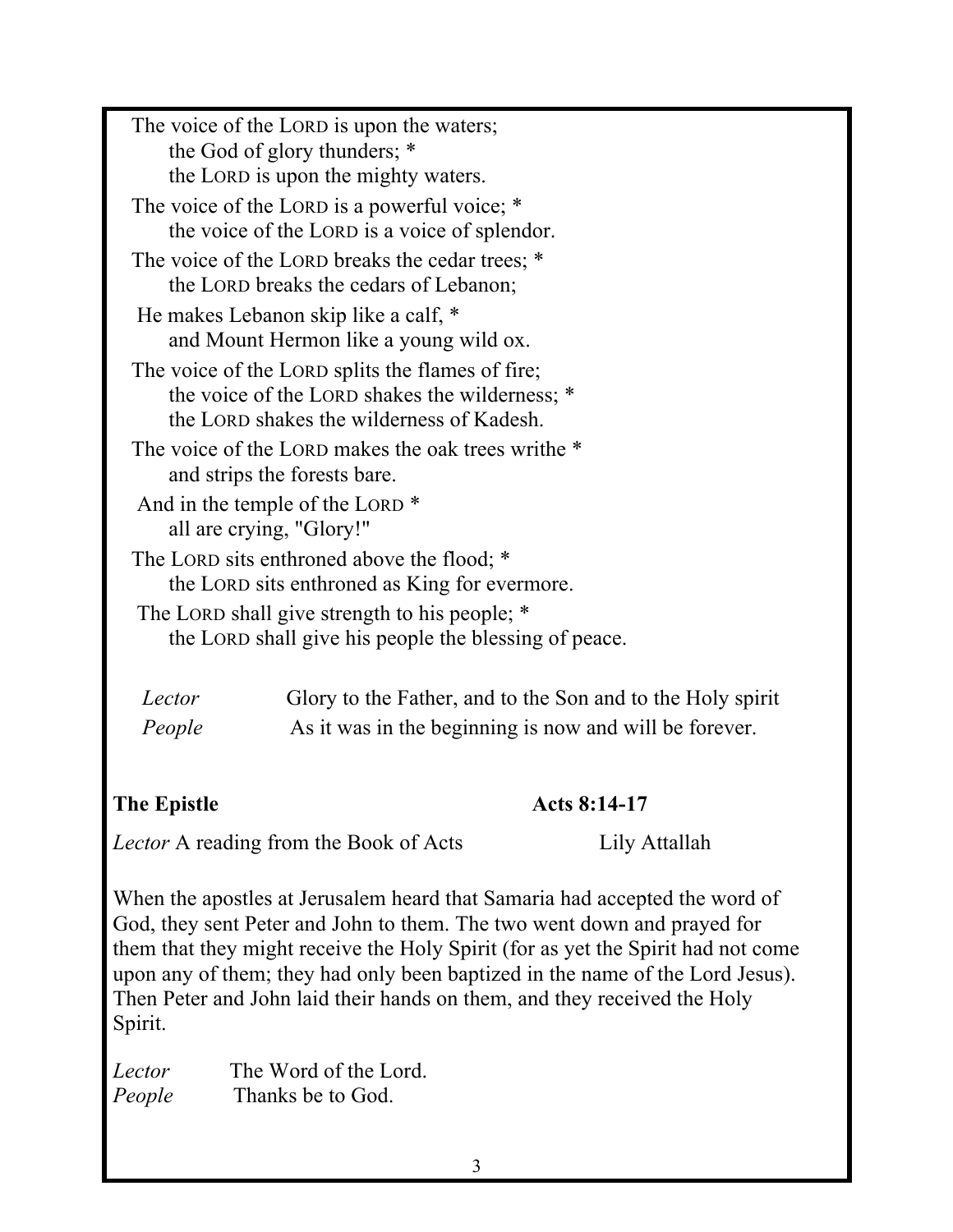Sequence Hymn 679 Surely It Is God Who Saves Me v. 1,2 then 1

# **The Gospel Luke 3:15-17, 21-22** *Gospeler* The Holy Gospel of our Lord Jesus Christ according to John.

*People* Glory to you, Lord Christ

As the people were filled with expectation, and all were questioning in their hearts concerning John, whether he might be the Messiah, John answered all of them by saying, "I baptize you with water; but one who is more powerful than I is coming; I am not worthy to untie the thong of his sandals. He will baptize you with the Holy Spirit and fire. His winnowing fork is in his hand, to clear his threshing floor and to gather the wheat into his granary; but the chaff he will burn with unquenchable fire."

Now when all the people were baptized, and when Jesus also had been baptized and was praying, the heaven was opened, and the Holy Spirit descended upon him in bodily form like a dove. And a voice came from heaven, "You are my Son, the Beloved; with you I am well pleased. "

| Gospeler | The Gospel of the Lord.     |
|----------|-----------------------------|
| People   | Praise to you, Lord Christ. |

The Sermon The Reverend Canon Raja Zabaneh

# **The Nicene Creed**

*The Celebrant and People say* 

We believe in one God, the Father, the Almighty, maker of heaven and earth, of all that is, seen and unseen. We believe in one Lord, Jesus Christ, the only Son of God, eternally begotten of the Father, God from God, Light from Light, true God from true God, begotten, not made, of one Being with the Father. Through him all things were made. For us and for our salvation he came down from heaven: by the power of the Holy Spirit he became incarnate from the Virgin Mary, and was made man. For our sake he was crucified under Pontius Pilate; he suffered death and was buried. On the third day he rose again in accordance with the Scriptures; he ascended into heaven and is seated at the right hand of the Father. He will come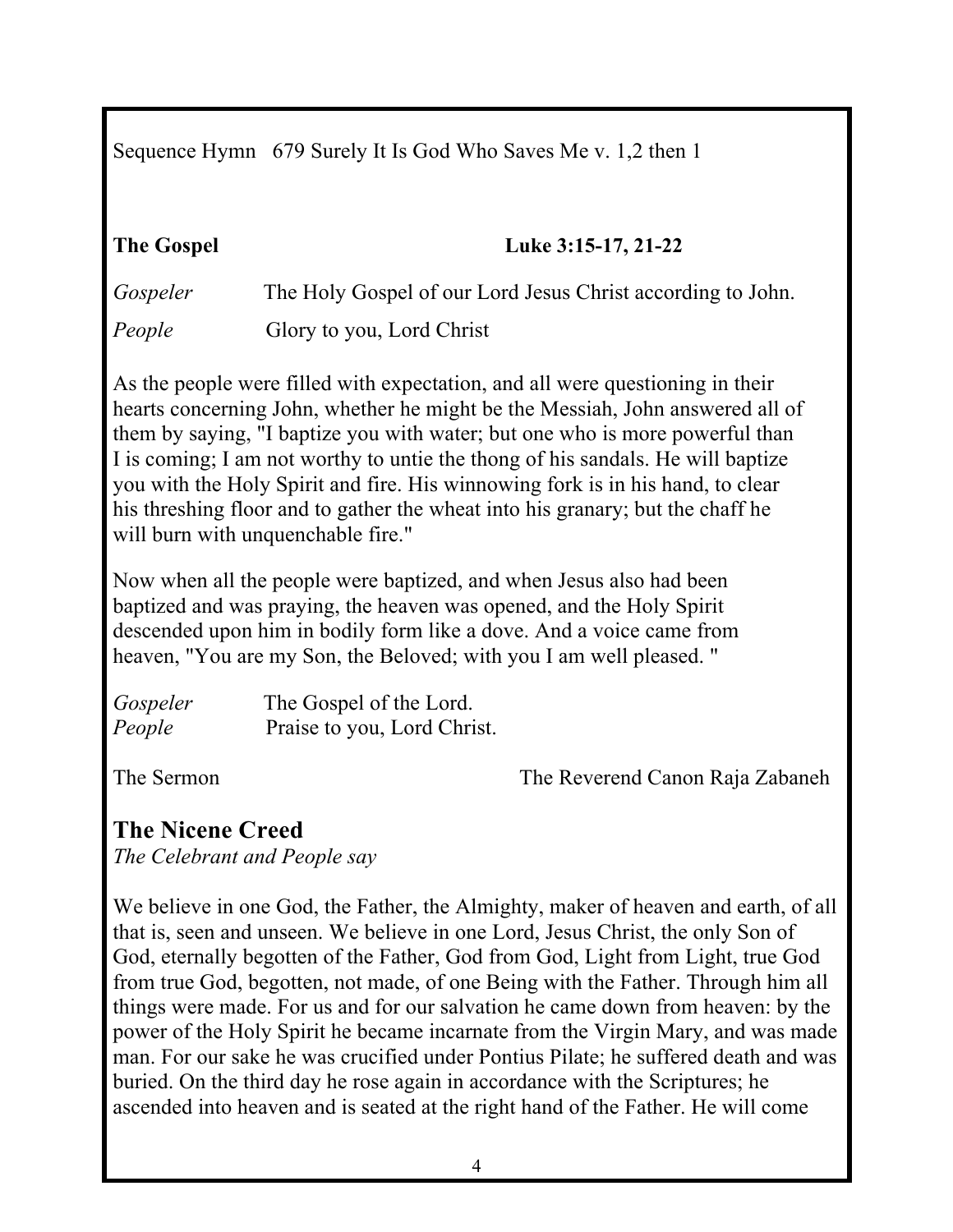again in glory to judge the living and the dead, and his kingdom will have no end. We believe in the Holy Spirit, the Lord, the giver of life, who proceeds from the Father and the Son. With the Father and the Son he is worshiped and glorified. He has spoken through the Prophets. We believe in one holy catholic and apostolic Church. We acknowledge one baptism for the forgiveness of sins. We look for the resurrection of the dead, and the life of the world to come. Amen.

# **The Prayers of the People Becky Webb**

God of light and life our prayers rise before you this day in hope and faith.

We pray for your church, for our diocese of Florida, John our bishop, Raja our priest, all clergy and people..

. *God in your Mercy* **For your sake we ask**

Flame of abundant love, be our Joy in proclaiming your Good News to the world. *God in your Mercy* **For your sake we ask**

We pray for all who are coming to faith, all who wonder about faith, and all who are struggling with faith, Light of all creation, guide us to lead, teach and nurture your disciples.

*God in your mercy* **For your sake we ask**

We pray for those in need of food, shelter, clothing, and of God's healing touch, especially those for whom our prayers are especially desired. Comforter of the suffering, warm our hands to loving service

*God in your mercy* **For your sake we ask**

We pray for the world, especially where there is trouble and suffering, far away or nearby. Ember of steadfast care, fuel our passion to challenge injustice and violence and to pursue peace and reconciliation

*God in your mercy* **For your sake we ask**

*The Celebrant*

God of radiant light, your love illumines our hopes before we know them, And our needs before we ask. Kindle your flame within us, that in our prayers and service, we may know your transforming presence at work in the world around us. All this we ask through Jesus Christ, our Lord. Amen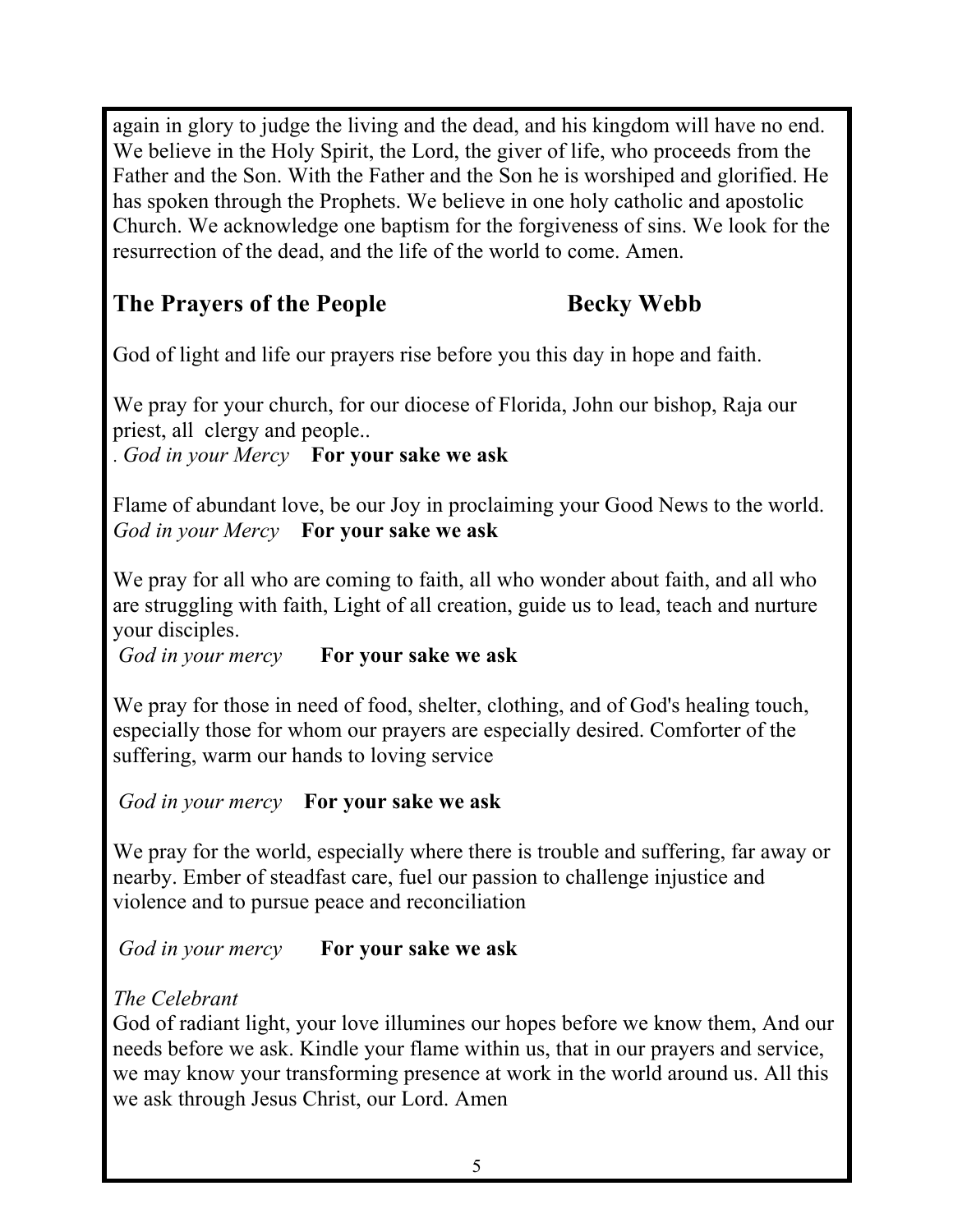# **The Confession of Sin**

Celebrant Let us confess our sins against God and our neighbor.

#### *Celebrant and People*

Most merciful God, we confess that we have sinned against you in thought, word, and deed, by what we have done, and by what we have left undone. We have not loved you with our whole heart; we have not loved our neighbors as ourselves. We are truly sorry and we humbly repent. For the sake of your Son Jesus Christ, have mercy on us and forgive us; that we may delight in your will, and walk in your ways, to the glory of your Name. Amen.

#### *The Celebrant continues*

Almighty God have mercy on you, forgive you all your sins through our Lord Jesus Christ, strengthen you in all goodness, and by the power of the Holy Spirit keep you in eternal life. Amen.

## **The Peace**

| The People stand. |                                           |
|-------------------|-------------------------------------------|
| Celebrant         | The peace of the Lord be always with you. |
| People            | And also with you.                        |

## **Welcome and Announcements**

| Offertory Hymn            | <b>Lord Send Out Your Spirit</b>                |
|---------------------------|-------------------------------------------------|
| <b>Offertory Response</b> | 380 v.3 Praise God From Whom All Blessings Flow |

# **THE HOLY COMMUNION**

| Celebrant | The Lord be with you.                                                           |
|-----------|---------------------------------------------------------------------------------|
| People    | And also with you.                                                              |
| Celebrant | Lift up your hearts.                                                            |
| People    | We lift them to the Lord.                                                       |
| Celebrant | Let us give thanks to the Lord our God.                                         |
| People    | It is right to give him thanks and praise.                                      |
| Celebrant | God of all power, Ruler of the Universe, you are worthy of glory<br>and praise. |
|           |                                                                                 |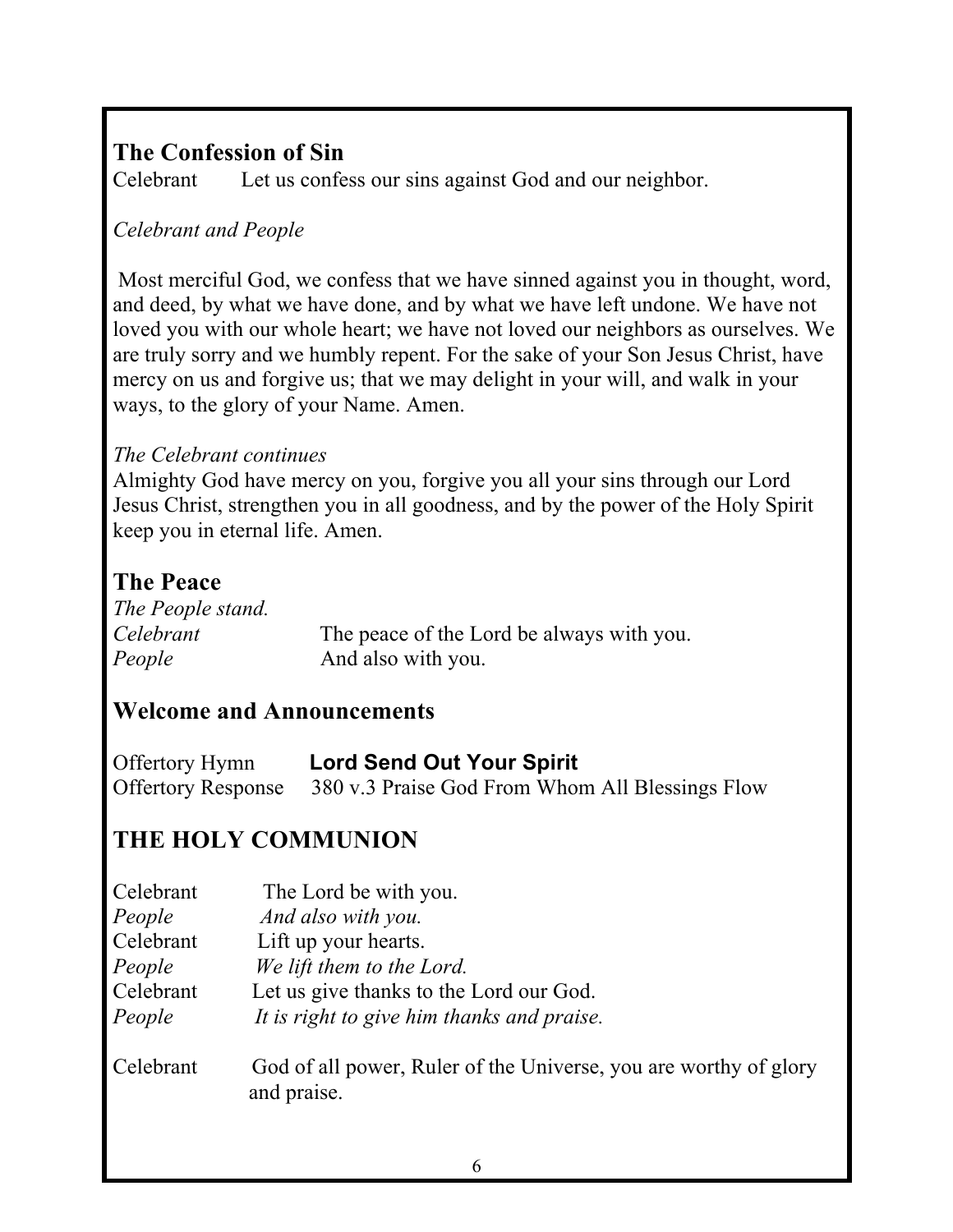| People         | Glory to you for ever and ever.                                                                                                                                                                                                                |                                                                                                                                                                                                          |
|----------------|------------------------------------------------------------------------------------------------------------------------------------------------------------------------------------------------------------------------------------------------|----------------------------------------------------------------------------------------------------------------------------------------------------------------------------------------------------------|
| Celebrant      | fragile earth, our island home.                                                                                                                                                                                                                | At your command all things came to be: the vast expanse of<br>interstellar space, galaxies, suns, the planets in their courses, and this                                                                 |
| People         | By your will they were created and have their being.                                                                                                                                                                                           |                                                                                                                                                                                                          |
| Celebrant      | and we turned against one another.                                                                                                                                                                                                             | From the primal elements you brought forth the human race, and<br>blessed us with memory, reason, and skill. You made us the rulers<br>of creation. But we turned against you, and betrayed your trust;  |
| People         |                                                                                                                                                                                                                                                | Have mercy, Lord, for we are sinners in your sight.                                                                                                                                                      |
| Celebrant      | open for us the way of freedom and peace.                                                                                                                                                                                                      | Again and again, you called us to return. Through prophets and<br>sages you revealed your righteous Law. And in the fullness of time<br>you sent your only Son, born of a woman, to fulfill your Law, to |
| People         |                                                                                                                                                                                                                                                | By his blood, he reconciled us. By his wounds, we are healed.                                                                                                                                            |
| Celebrant      | And therefore we praise you, joining with the heavenly chorus, with<br>prophets, apostles, and martyrs, and with all those in every<br>generation who have looked to you in hope, to proclaim with them<br>your glory, in their unending hymn: |                                                                                                                                                                                                          |
|                | The Celebrant and People sing                                                                                                                                                                                                                  |                                                                                                                                                                                                          |
| <b>Sanctus</b> | Hymnal S-125                                                                                                                                                                                                                                   | <b>Richard Proulx</b>                                                                                                                                                                                    |

*The People stand or kneel*.

And so, Father, we who have been redeemed by him, and made a new people by water and the Spirit, now bring before you these gifts. Sanctify them by your Holy Spirit to be the Body and Blood of Jesus Christ our Lord.

On the night he was betrayed he took bread, said the blessing, broke the bread, and gave it to his friends, and said, "Take, eat: This is my Body, which is given for you. Do this for the remembrance of me."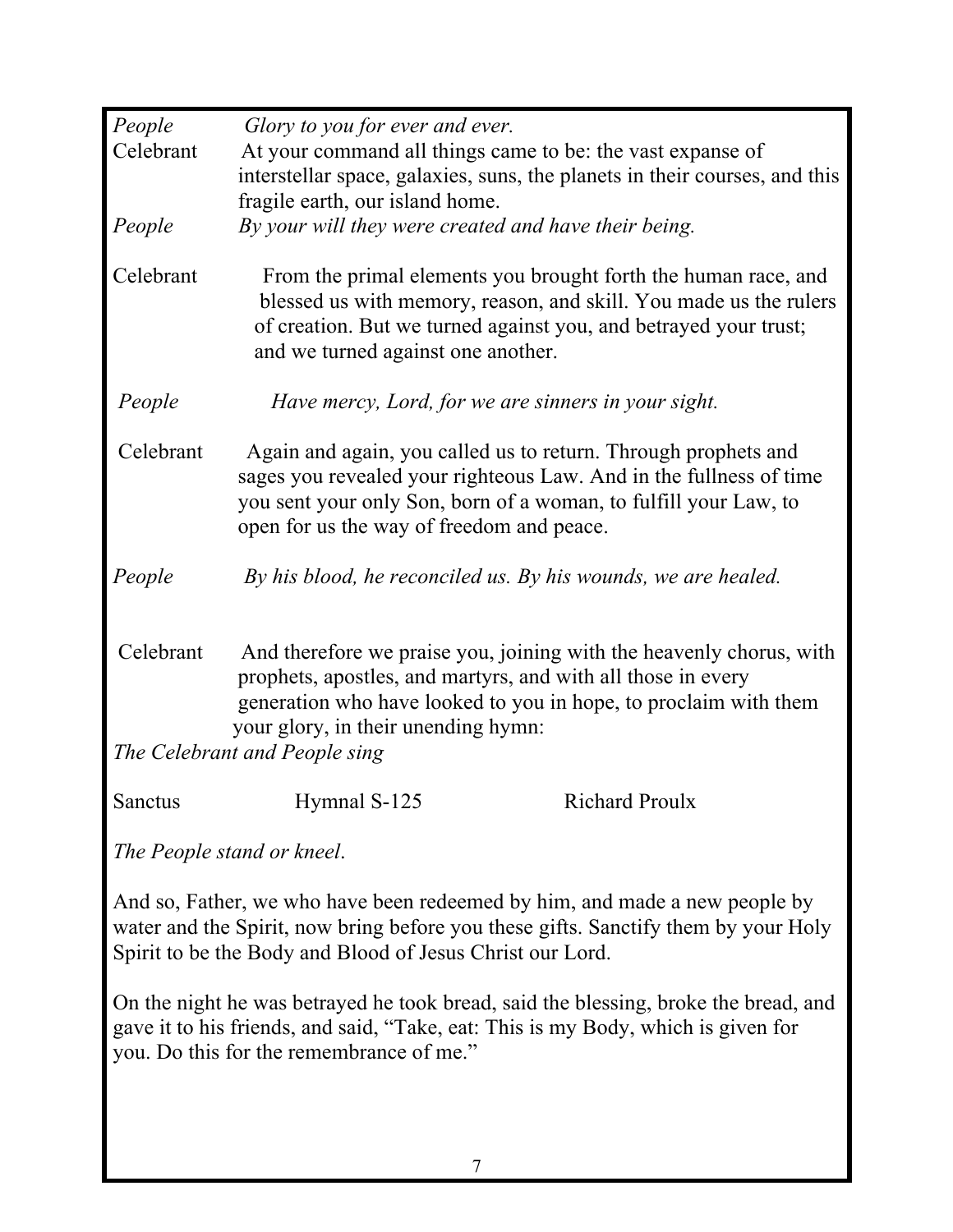After supper, he took the cup of wine, gave thanks, and said, "Drink this, all of you: This is my Blood of the new Covenant, which is shed for you and for many for the forgiveness of sins. Whenever you drink it, do this for the remembrance of me."

Remembering now his work of redemption, and offering to you this sacrifice of thanksgiving,

*People We celebrate his death and resurrection, as we await the day of his coming.*

Lord God of our Fathers; God of Abraham, Isaac, and Jacob; God and Father of our Lord Jesus Christ: Open our eyes to see your hand at work in the world about us. Deliver us from the presumption of coming to this Table for solace only, and not for strength; for pardon only, and not for renewal. Let the grace of this Holy Communion make us one body, one spirit in Christ, that we may worthily serve the world in his name. Risen Lord, be known to us in the breaking of the Bread. Accept these prayers and praises, Father, through Jesus Christ our great High Priest, to whom, with you and the Holy Spirit, your Church gives honor, glory, and worship, from generation to generation. AMEN.

And now, as our Savior Christ has taught us, we are bold to say: **THE LORD'S PRAYER** 

*The Celebrant continues* 

The gifts of God for the People of God. Take them in remembrance that Jesus Christ died and raised for you and feed on him in your hearts by faith with thanksgiving

*Please join us at God's table. All baptized people are welcome to receive communion. Everyone is welcome to come to the altar for a blessing.*

Communion Song **304 I Come With Joy to Meet My Lord**

# **The Post Communion Prayer**

*After Communion the Celebrant says*  Let us pray.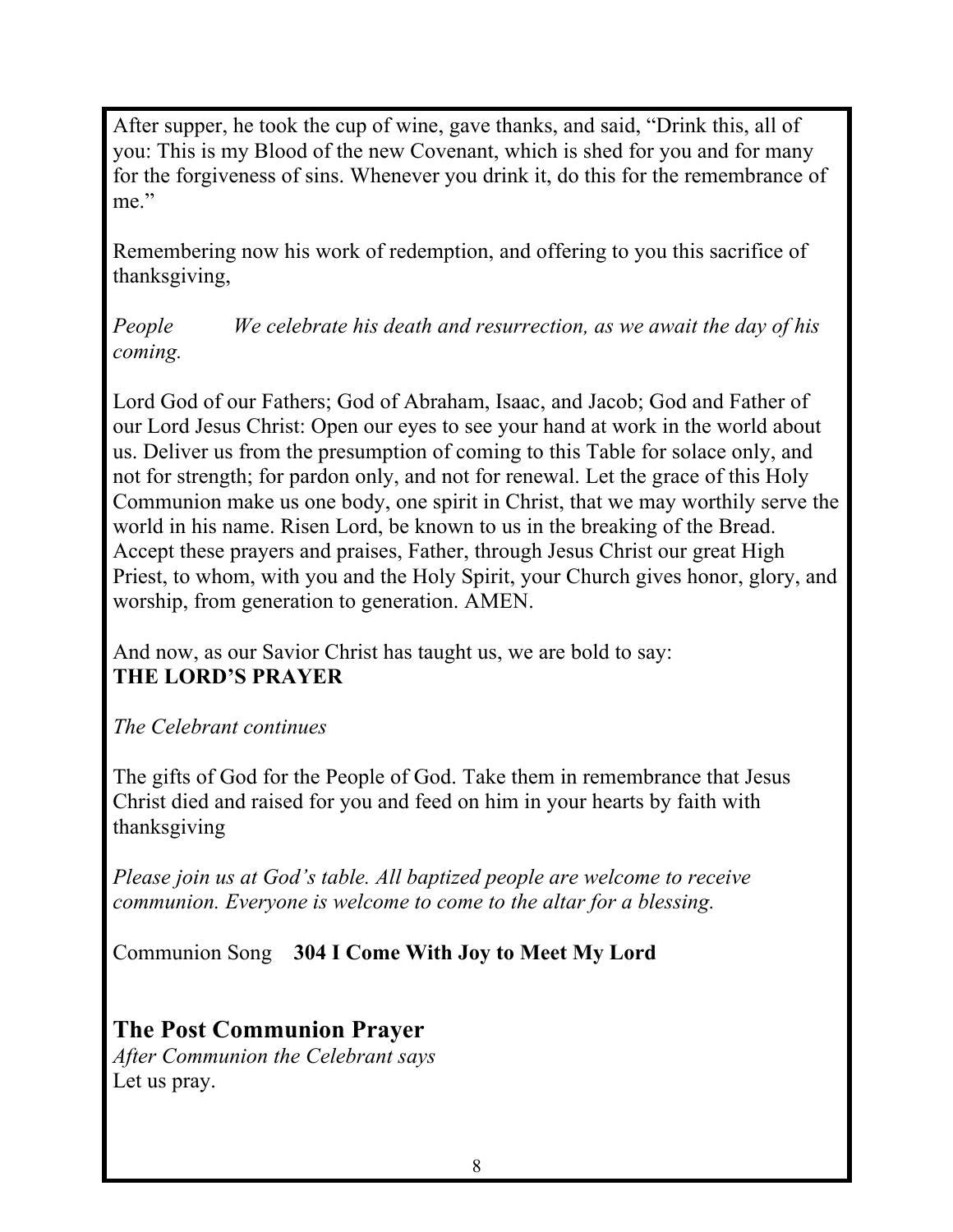# *Celebrant and People*

Almighty and ever living God, we thank you for feeding us with the spiritual food of the most precious Body and Blood of your Son our Savior Jesus Christ; and for assuring us in these holy mysteries that we are living members of the Body of your Son, and heirs of your eternal kingdom. And now, Father, send us out to do the work you have given us to do, to love and serve you as faithful witnesses of Christ our Lord. To him, to you, and to the Holy Spirit, be honor and glory, now and for ever. Amen.

# **The Blessing**

*The Celebrant blesses the people.*

Recessional: **511 Holy Spirit, Ever Living v. 1,2,1**

# **The Dismissal**

Alleluia, alleluia! Let us go forth in the name of Christ.

*People Thanks be to God. Alleluia, alleluia*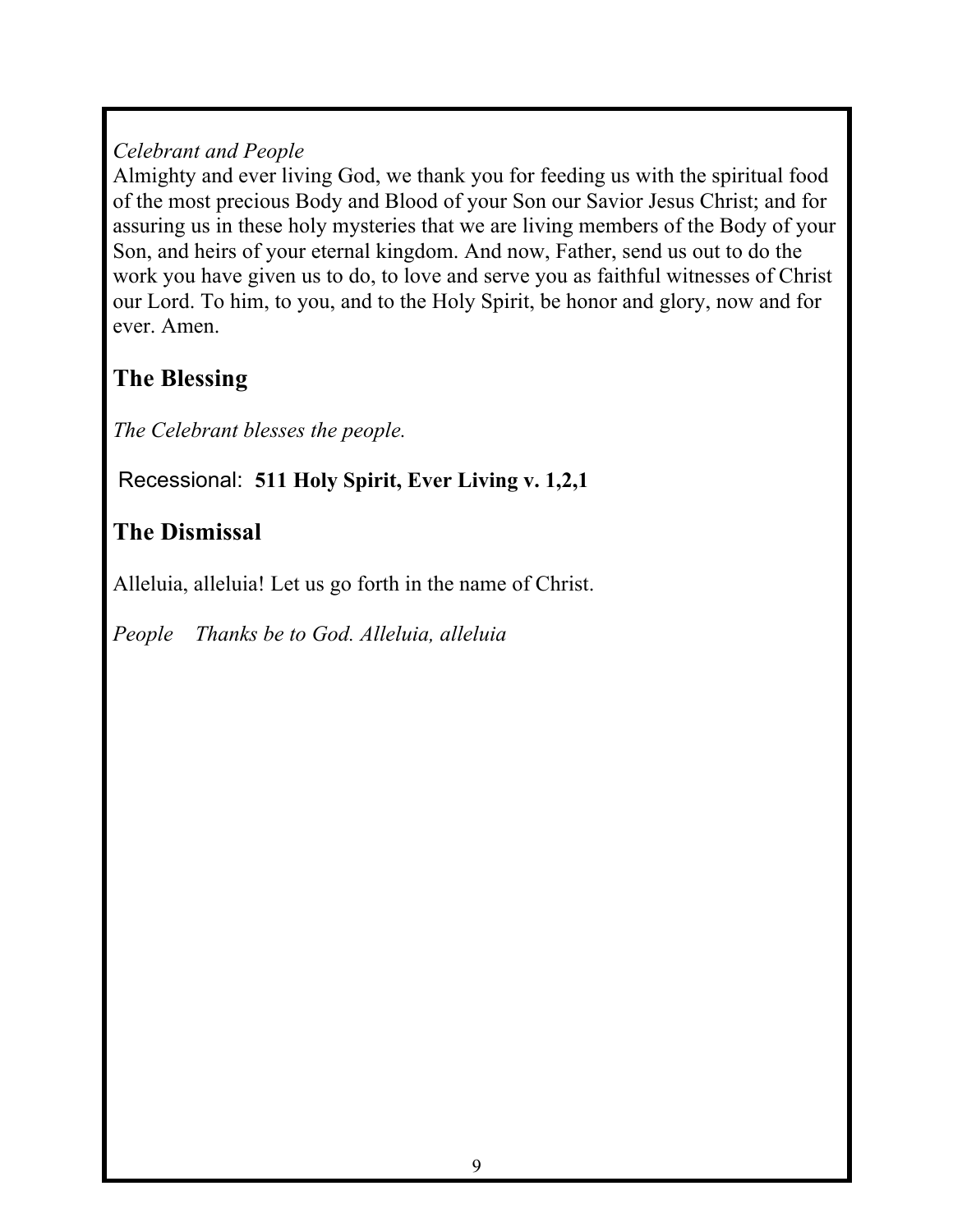### **Announcements**

*I was glad when they said to me, "let us go to the house of the Lord" Psalm 122:1"*

**Wednesday January, 19th 2022**

Logos Group Bible Study at 10 Am at Bocher Hall

The Fruits of the Spirit

# **Sunday 23th January 2022**

Celebration Sunday

A Video about the Alpha course will be shown at Bocher Hall

Open registration for the Alpha Course

# **Outreach Ministry**

**Arlington Community Services.**

The ACS December, Distribution 16,000 pounds of food fed 257 clients, 49 homeless helped 11 families with rent or JEA! Please continue to help ACS

# **Pantry needs**

**Toothpaste**, **toothbrushes**, **soap**, **laundry detergent**, **small toiletries**, **gently used books for all ages**, and **clean T-shirts** for our homeless.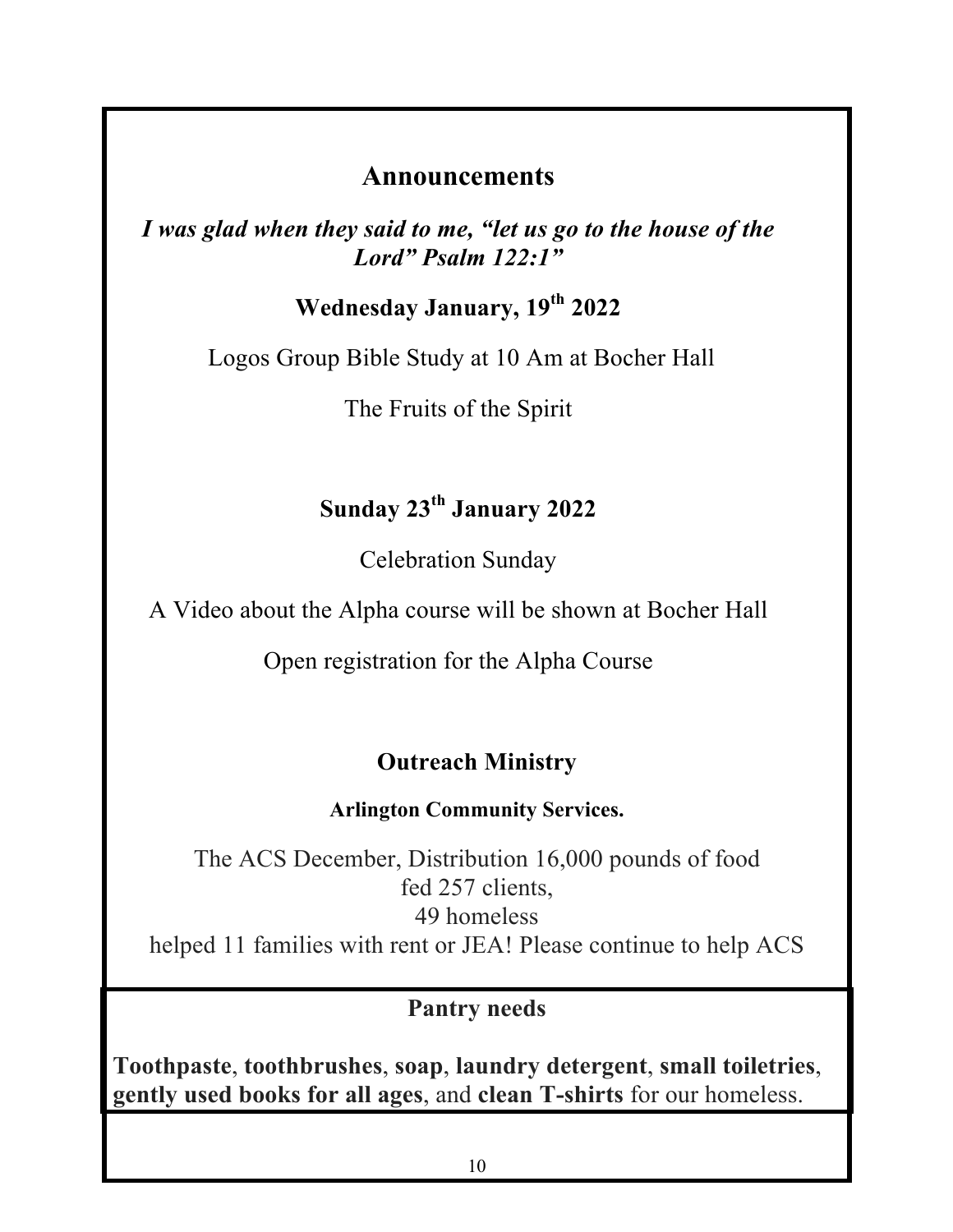### **St Paul's Pledge Drive 2022**

*Give, and it will be given to you. A good measure, pressed down, shaken together and running over, will be poured into your lap. For with the measure you use, it will be measured to you." Luke 6:38*

| Pledges 2022   | \$122000 |
|----------------|----------|
| Plate Offering | \$148    |

*Offering boxes for 2022 will be in the rear of the church, if you do not find your name and you need a box please ask Doug Henning.*

#### **January Birthdays**

| January 8                                                                                                                                    | Cynthia Bartley – Adams                                                                                       |  |
|----------------------------------------------------------------------------------------------------------------------------------------------|---------------------------------------------------------------------------------------------------------------|--|
| January 11                                                                                                                                   | A J Saddler                                                                                                   |  |
| January 13                                                                                                                                   | <b>Brenda Harris</b>                                                                                          |  |
| January 24                                                                                                                                   | Martha Gruesser                                                                                               |  |
| <b>Prayers Requests please send to:</b><br>dokstpaulsjacksonville@gmail.com<br>Any question about services:<br>Stpaulsjacksonville@gmail.com |                                                                                                               |  |
|                                                                                                                                              | <b>For Pastoral Visits and calls</b><br>Canon Raja Zabaneh :<br>(904) 524-7881 Any time Revraja2003@yahoo.com |  |
|                                                                                                                                              | <b>Watching our service online go to YouTube:</b><br>Youtube.com/ st Paul's episcopal church                  |  |

#### **Website Go and register**:

www.stpaulschurchjax.org